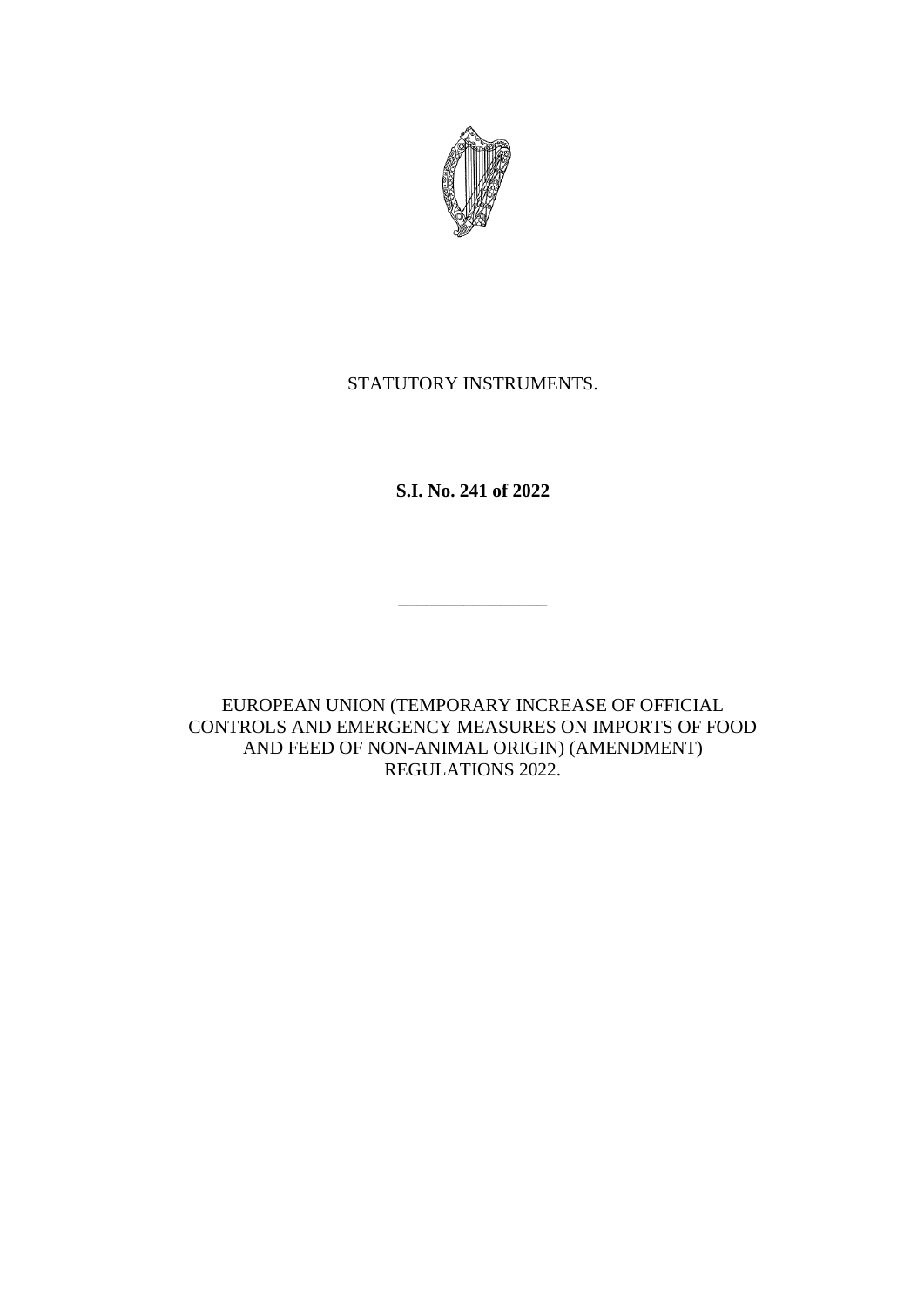#### S.I. No. 241 of 2022

### EUROPEAN UNION (TEMPORARY INCREASE OF OFFICIAL CONTROLS AND EMERGENCY MEASURES ON IMPORTS OF FOOD AND FEED OF NON-ANIMAL ORIGIN) (AMENDMENT) REGULATIONS 2022.

I, CHARLIE MC CONALOGUE, Minister for Agriculture, Food and the Marine, in exercise of the powers conferred on me by section 3 of the European Communities Act 1972 (No. 27 of 1972), for the purpose of giving effect to Commission Implementing Regulation (EU) 2021/2246 of 15 December 2021<sup>1</sup>, hereby make the following regulations:

1. These Regulations may be cited as the European Union (Temporary Increase of Official Controls and Emergency Measures on Imports of Food and Feed of Non-Animal Origin) (Amendment) Regulations 2022.

2. The European Union (Temporary Increase of Official Controls and Emergency Measures on Imports of Food and Feed of Non-Animal Origin) Regulations 2020 (S.I. No. 9 of 2020) are amended by substituting in Regulation 3(1) for the definition of "Regulation 2019/1793" the following –

"'Regulation 2019/1793' means Commission Implementing Regulation (EU) 2019/1793 of 22 October 2019 as amended by Commission Implementing Regulation (EU) 2020/625 of 6 May 2020, Commission Implementing Regulation (EU) 2020/1540 of 22 October 2020, Commission Implementing Regulation (EU) 2021/608 of 14 April 2021, Commission Implementing Regulation (EU) 2021/1900 of 27 October 2021 and Commission Implementing Regulation (EU) 2021/2246 of 15 December 2021;".

3. The European Union (Temporary Increase of Official Controls and Emergency Measures on Imports of Food and Feed of Non-Animal Origin) (Amendment) (No.2) Regulations 2021 (S.I. No.781 of 2021) are revoked.



GIVEN under my Official Seal, 19 May, 2022.

CHARLIE MCCONALOGUE, Minister for Agriculture, Food and the Marine.

<sup>&</sup>lt;sup>1</sup> O.J. No. L453 of 17.12.2021, p.5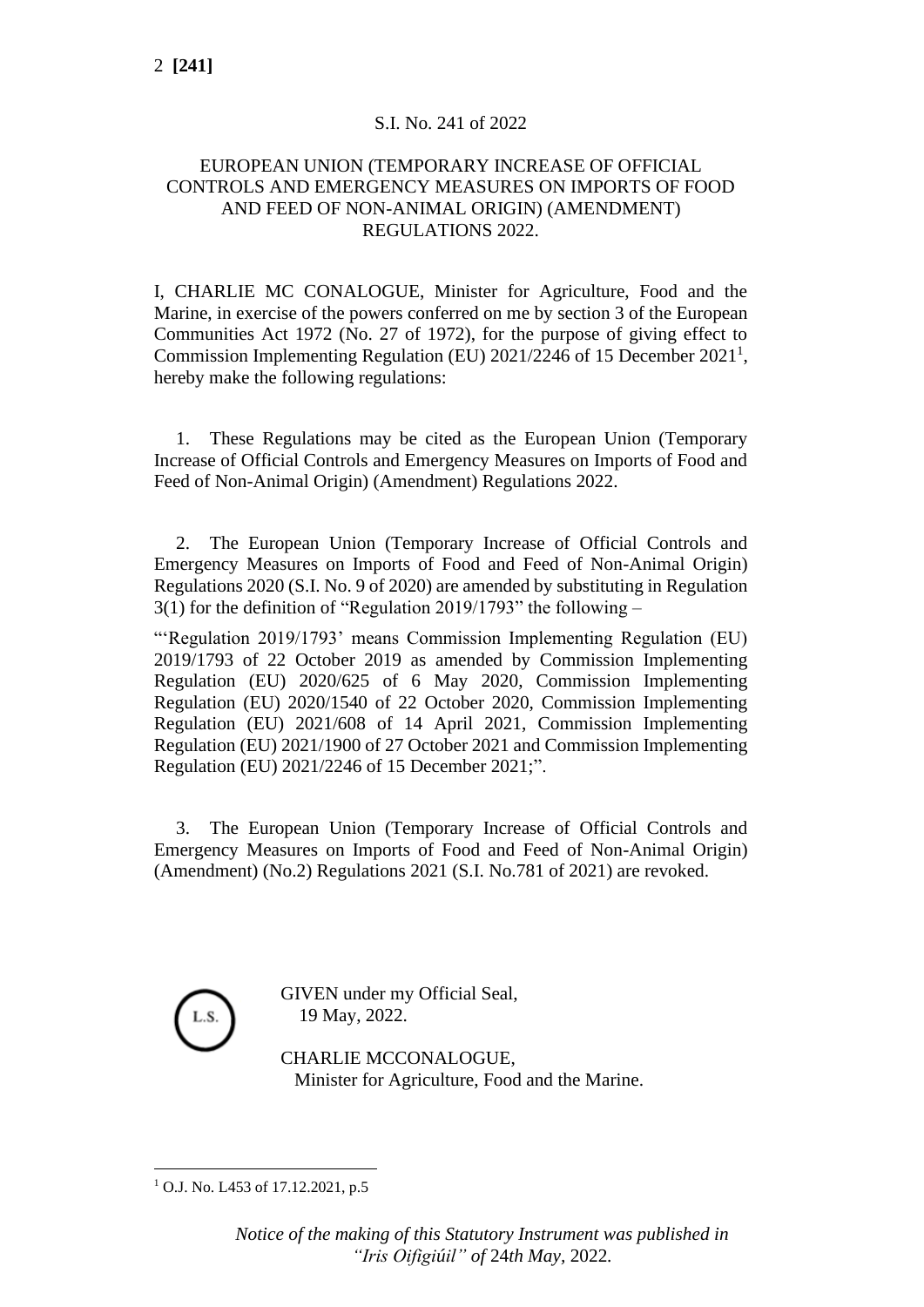### EXPLANATORY NOTE

## (*This note is not part of the instrument and does not purport to be a legal interpretation.*)

These Regulations update existing Regulations with regard to additional levels of controls on the import of certain food of non-animal origin from specific third countries with regard to pesticide residues and on the import of certain feed of non-animal origin from specific third countries